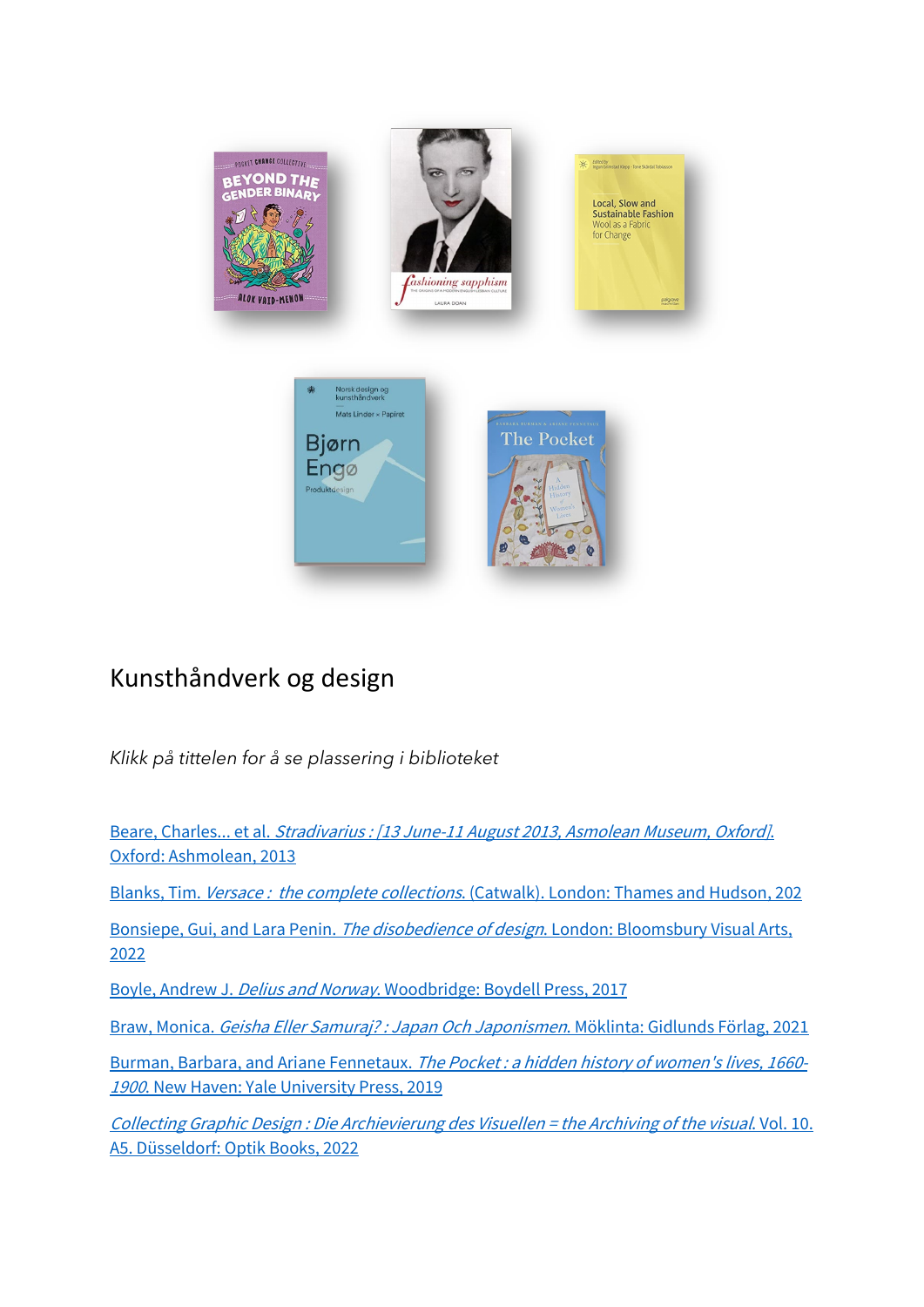Doan, Laura. *[Fashioning sapphism : the origins of a modern English lesbian culture](https://bibsys-almaprimo.hosted.exlibrisgroup.com/permalink/f/17b6085/BIBSYS_ILS71540124850002201)*. (Between [Men - between Women\). New York U.a.: Columbia University Press, 2001](https://bibsys-almaprimo.hosted.exlibrisgroup.com/permalink/f/17b6085/BIBSYS_ILS71540124850002201)

[Extinct : A compendium of obsolete objects](https://bibsys-almaprimo.hosted.exlibrisgroup.com/permalink/f/1n8chvd/BIBSYS_ILS71641749820002201). London: Reaktion Books, 2021

Fallan, Kjetil. [The culture of nature in the history of design](https://bibsys-almaprimo.hosted.exlibrisgroup.com/permalink/f/1n8chvd/BIBSYS_ILS71576279900002201). London: Routledge, 2019

Gaski, Harald and Gunvor Guttorm. Duodji Reader: a Selection of Twelve Essays on Duodji by [Sámi Duojárat and Writers from the past 60 Years](https://bibsys-almaprimo.hosted.exlibrisgroup.com/permalink/f/1n8chvd/BIBSYS_ILS71641925280002201). Kárášjohka: Davvi Girji, 2022

Glancey, Jonathan. [Spring light : the anglepoise story](https://bibsys-almaprimo.hosted.exlibrisgroup.com/permalink/f/1n8chvd/BIBSYS_ILS71642020770002201). London: Pavilion, 2021

Green, Anne. Gloves : An Intimate History[. London: Reaktion Books, 2021](https://bibsys-almaprimo.hosted.exlibrisgroup.com/permalink/f/1n8chvd/BIBSYS_ILS71641916130002201)

Griffin, Julia, and Andrej Szczerski. Young Poland: the Polish arts and crafts movement, 1890-<sup>1918</sup>[. London: Lund Humphries, 2020](https://bibsys-almaprimo.hosted.exlibrisgroup.com/permalink/f/1n8chvd/BIBSYS_ILS71643118170002201)

Hald, Arthur, and Sven Erik Skawonius. [Contemporary Swedish Design : A Survey in Pictures](https://bibsys-almaprimo.hosted.exlibrisgroup.com/permalink/f/1n8chvd/BIBSYS_ILS71472607720002201). [Stockholm: Nordisk Rotogravyr, 1951](https://bibsys-almaprimo.hosted.exlibrisgroup.com/permalink/f/1n8chvd/BIBSYS_ILS71472607720002201)

Hemmings, Jessica. [Cultural threads : transnational textiles today](https://bibsys-almaprimo.hosted.exlibrisgroup.com/permalink/f/1n8chvd/BIBSYS_ILS71494122920002201). London: Bloomsbury [Academic, 2015](https://bibsys-almaprimo.hosted.exlibrisgroup.com/permalink/f/1n8chvd/BIBSYS_ILS71494122920002201)

Hendren, Sara. What can a body do?: how we meet the built world. New York: Riverhead [Books, 2020](https://bibsys-almaprimo.hosted.exlibrisgroup.com/permalink/f/1n8chvd/BIBSYS_ILS71641879390002201)

Hill, Colleen. [Reinvention and restlessness : fashion in the Nineties](https://bibsys-almaprimo.hosted.exlibrisgroup.com/permalink/f/17b6085/BIBSYS_ILS71643208040002201). New York: Rizzoli, 2021.

Ilse-Neuman, Ursula. [Ring Redux : the Susan Grant Lewin Collection](https://bibsys-almaprimo.hosted.exlibrisgroup.com/permalink/f/1n8chvd/BIBSYS_ILS71641918290002201). Stuttgart: Arnoldsche [with SCAD Museum of Art, 2021](https://bibsys-almaprimo.hosted.exlibrisgroup.com/permalink/f/1n8chvd/BIBSYS_ILS71641918290002201)

Janes, Dominic. Freak to chic: gay men in and out of fashion after Oscar Wilde. London: [Bloomsbury Visual Arts, 2021](https://bibsys-almaprimo.hosted.exlibrisgroup.com/permalink/f/17b6085/BIBSYS_ILS71643168220002201)

Kjellin, Gustaf. Snowcrash 1997-2003[. Stockholm: Arvinius Orfeus, 202](https://bibsys-almaprimo.hosted.exlibrisgroup.com/permalink/f/1n8chvd/BIBSYS_ILS71641799540002201)

[Klepp, Ingun Grimstad, and Tone Skårdal Tobiasson.](https://bibsys-almaprimo.hosted.exlibrisgroup.com/permalink/f/1n8chvd/BIBSYS_ILS71644234350002201) Local, slow and sustainable fashion : wool as a fabric for change[. Basingstoke: Palgrave Macmillan, 2021](https://bibsys-almaprimo.hosted.exlibrisgroup.com/permalink/f/1n8chvd/BIBSYS_ILS71644234350002201)

[Koldeweij, E.F., and Galerie Glass.](https://bibsys-almaprimo.hosted.exlibrisgroup.com/permalink/f/1n8chvd/BIBSYS_ILS71645274210002201) Ledertapeten. Essen: Galerie Horst Glass, 1991

[Koldeweij, E.F., Horst Glass and R. Moroz.](https://bibsys-almaprimo.hosted.exlibrisgroup.com/permalink/f/1n8chvd/BIBSYS_ILS71642501600002201) Bedeutende Goldledertapeten 1550-1900. Essen: [Kunsthandel Glass, 1998](https://bibsys-almaprimo.hosted.exlibrisgroup.com/permalink/f/1n8chvd/BIBSYS_ILS71642501600002201)

[Koppendorfer, Margit, Elfriede Jelinek, and Iris Maria Vom Hof.](https://bibsys-almaprimo.hosted.exlibrisgroup.com/permalink/f/1n8chvd/BIBSYS_ILS71641829430002201) Margit Koppendorfer: Kostüm Bilder Costume Designs[. Stuttgart: Arnoldsche, 2021](https://bibsys-almaprimo.hosted.exlibrisgroup.com/permalink/f/1n8chvd/BIBSYS_ILS71641829430002201)

Kroesen, Justin E.A., Stephan Kuhn. [Middelalderens kirkekunst : Universitetsmuseet I Bergen](https://bibsys-almaprimo.hosted.exlibrisgroup.com/permalink/f/1n8chvd/BIBSYS_ILS71641162200002201). [Regensburg: Schnell & Steiner, 2022](https://bibsys-almaprimo.hosted.exlibrisgroup.com/permalink/f/1n8chvd/BIBSYS_ILS71641162200002201)

Linder, Mats. Bjørn Engø : [produktdesign][. Fredrikstad: Papiret Forlag, 2021](https://bibsys-almaprimo.hosted.exlibrisgroup.com/permalink/f/1n8chvd/BIBSYS_ILS71638752050002201)

Linder, Mats. Plus tekstil: [tekstildesign][. Fredrikstad: Papiret Forlag, 2022.](https://bibsys-almaprimo.hosted.exlibrisgroup.com/permalink/f/1n8chvd/BIBSYS_ILS71643989270002201)

Lowry, Vicky. Jens Risom : A Seat at the Table[. London: Phaidon, 2022](https://bibsys-almaprimo.hosted.exlibrisgroup.com/permalink/f/1n8chvd/BIBSYS_ILS71641849410002201)